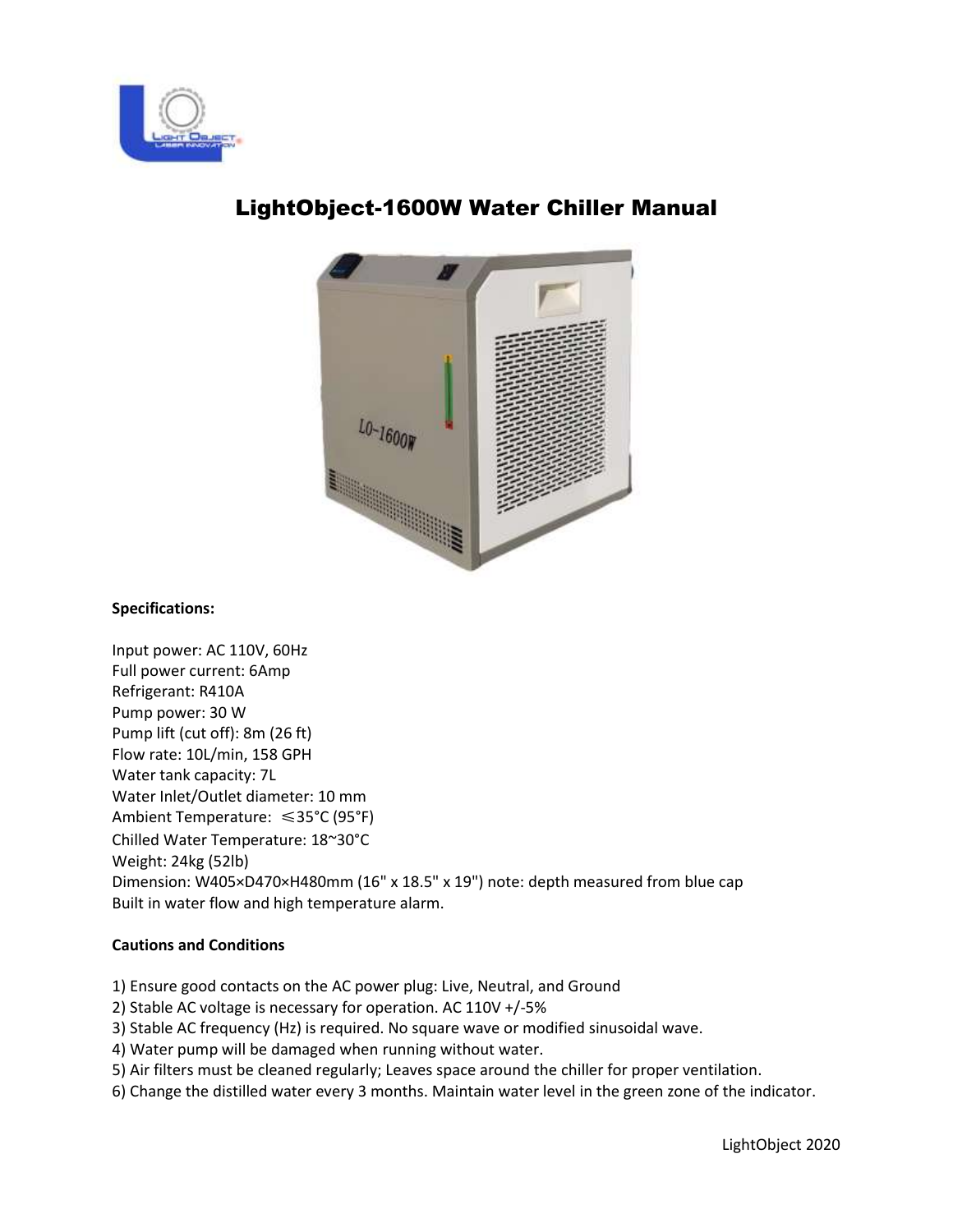

Water inlet Chilled water outlet



AC Power Input, Fuse location

Alarm cord (optional)

Filter panel screw (2 on each side)

### **Startup procedures**

1) Remove the cap on the back of the unit and fill in water until the water level reaches the top of green zone of the level indicator.

2) Use the silicone water tubing to connect the water chiller to the machine. Connect the chiller's water outlet to the laser machine's water inlet. Connect the chiller's water inlet to the laser machine's water outlet.

3.) Make sure the power button is off. Connect the AC power cord from the back of the chiller to a wall mount AC outlet.